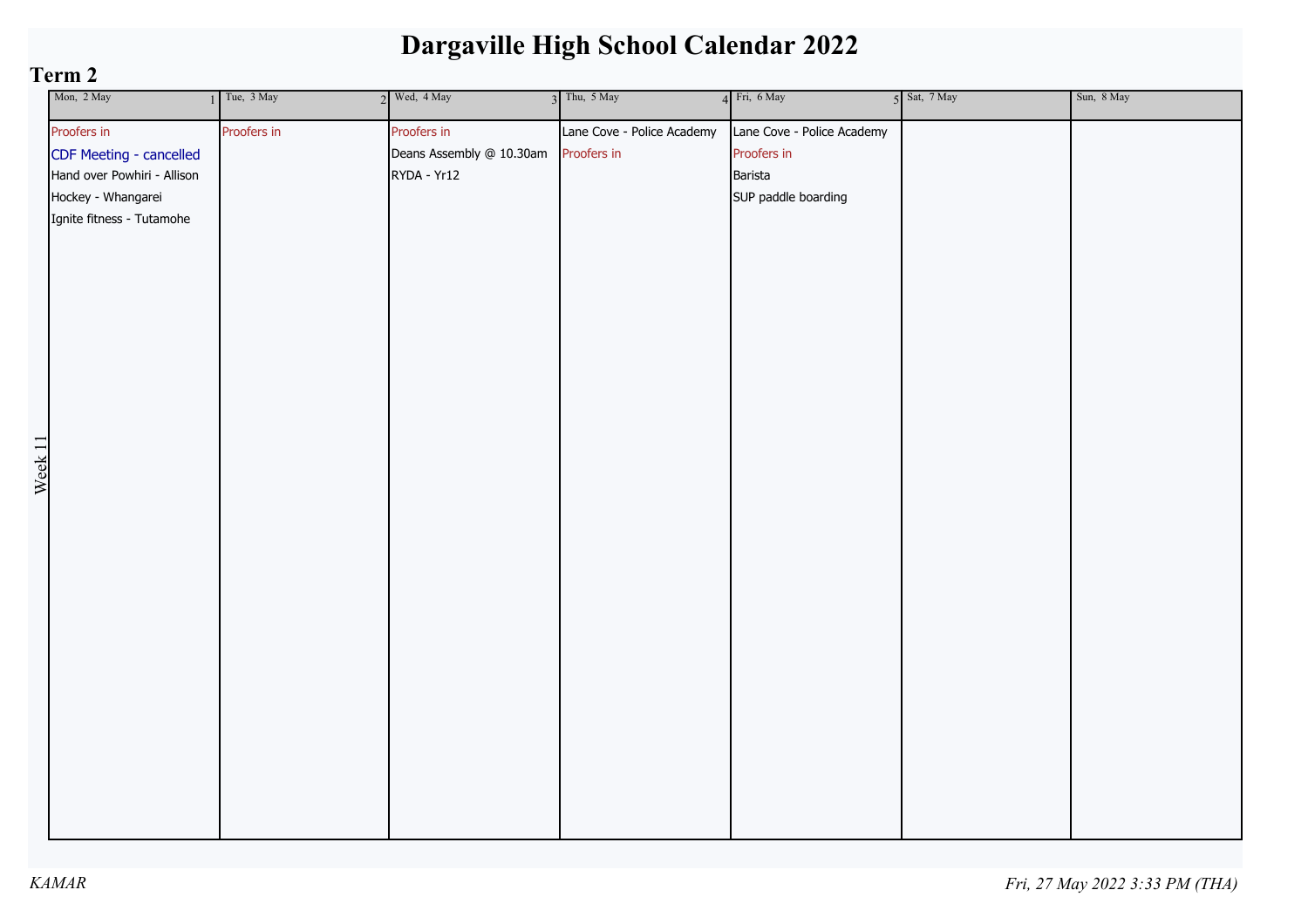|                    | Mon, 9 May                                                                                                 | $1$ Tue, 10 May                                             | $2$ Wed, 11 May                                                                                                                                                                                               | $3$ Thu, 12 May                                                            | 4 Fri, 13 May                                     | 5 Sat, 14 May | Sun, 15 May |
|--------------------|------------------------------------------------------------------------------------------------------------|-------------------------------------------------------------|---------------------------------------------------------------------------------------------------------------------------------------------------------------------------------------------------------------|----------------------------------------------------------------------------|---------------------------------------------------|---------------|-------------|
| Week <sub>12</sub> | <b>Staff Meeting</b><br>Reports issued<br>Hockey - Whangarei<br>Tutamoe trip - Museum<br>Voices Collection | Flight Attendant course<br>Y11-Y13 Mixed Volleyball<br>Whgs | Flight Attendant course<br>Y11-Y13 Mixed Volleyball<br>Whgs<br>Deans Meeting @ 3.30pm<br>1st XV Rugby<br>NO Whole School Assembly<br>Soccer Girls and Boys<br>Y9 - Y13 Lightening League<br>Yr13 Peer Support | Y11-Y13 Mixed Volleyball<br>Whgs<br>Fencing - Gateway<br>Squash Ind - WHGs | Y11-Y13 Mixed Volleyball<br>Whgs<br>Day 2 Barista |               |             |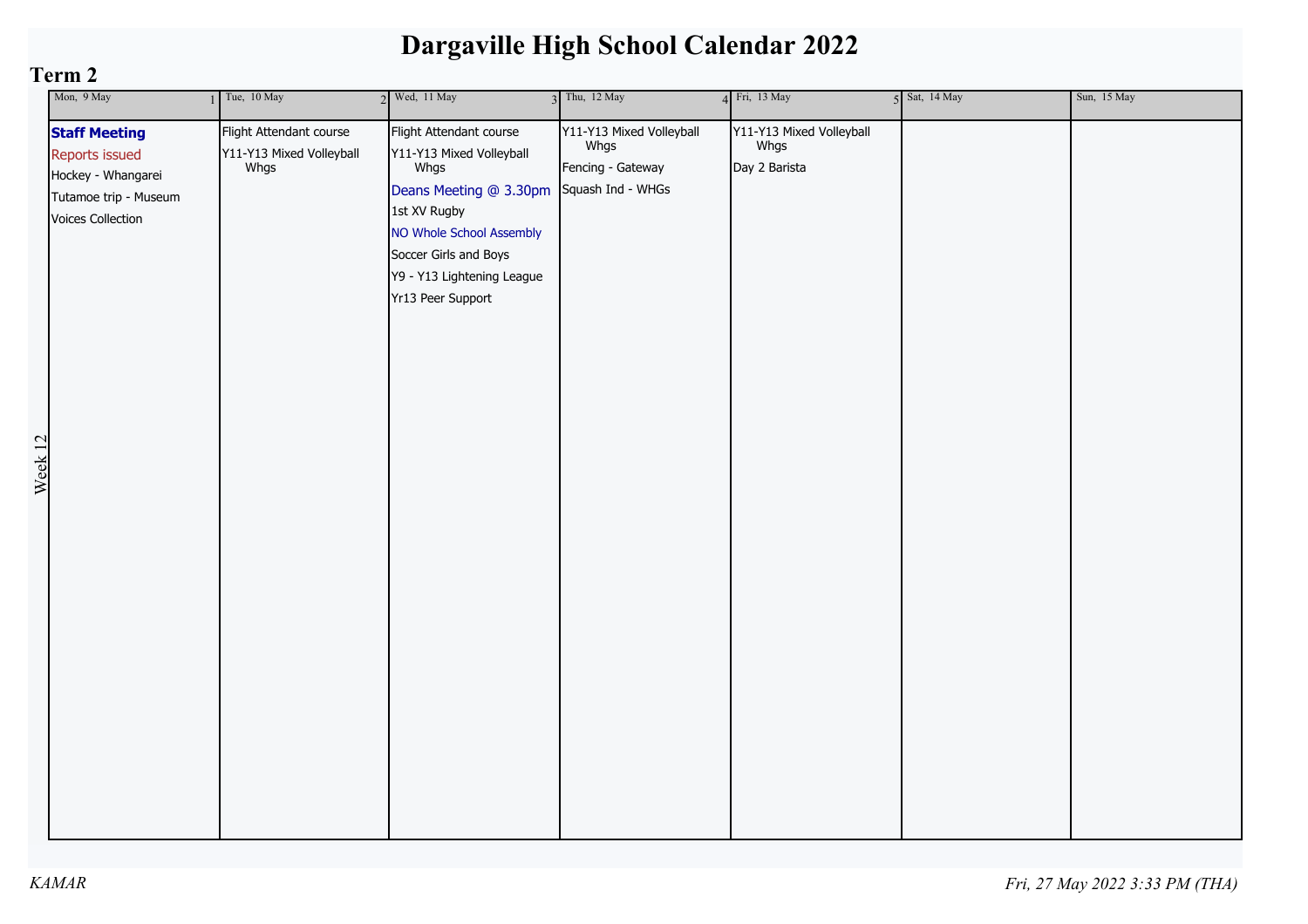| Project Pest<br>Project Pest<br>Project Pest<br>Squash Ind - WHGs<br>Spirit of Adventure<br><b>Staff Meeting</b>                                                                                                                                                                                                                                             |                     |
|--------------------------------------------------------------------------------------------------------------------------------------------------------------------------------------------------------------------------------------------------------------------------------------------------------------------------------------------------------------|---------------------|
| <b>BOT Meeting</b><br>Turbo Touch B & G Y9 & Y10 <b>Whole School Assembly</b> Spirit of Adventure<br>Spirit of Adventure<br>Whg<br>Hockey - Whangarei<br>1st XV Rugby<br>Accord Teacher Only Day<br>Nursing for a day<br>Seasons for growth (SWIS)<br>Tutamoe - Ignite Fitness<br>Soccer Girls and Boys<br>Year 9 - Waipoua trip - tbc<br>Week <sub>13</sub> | Spirit of Adventure |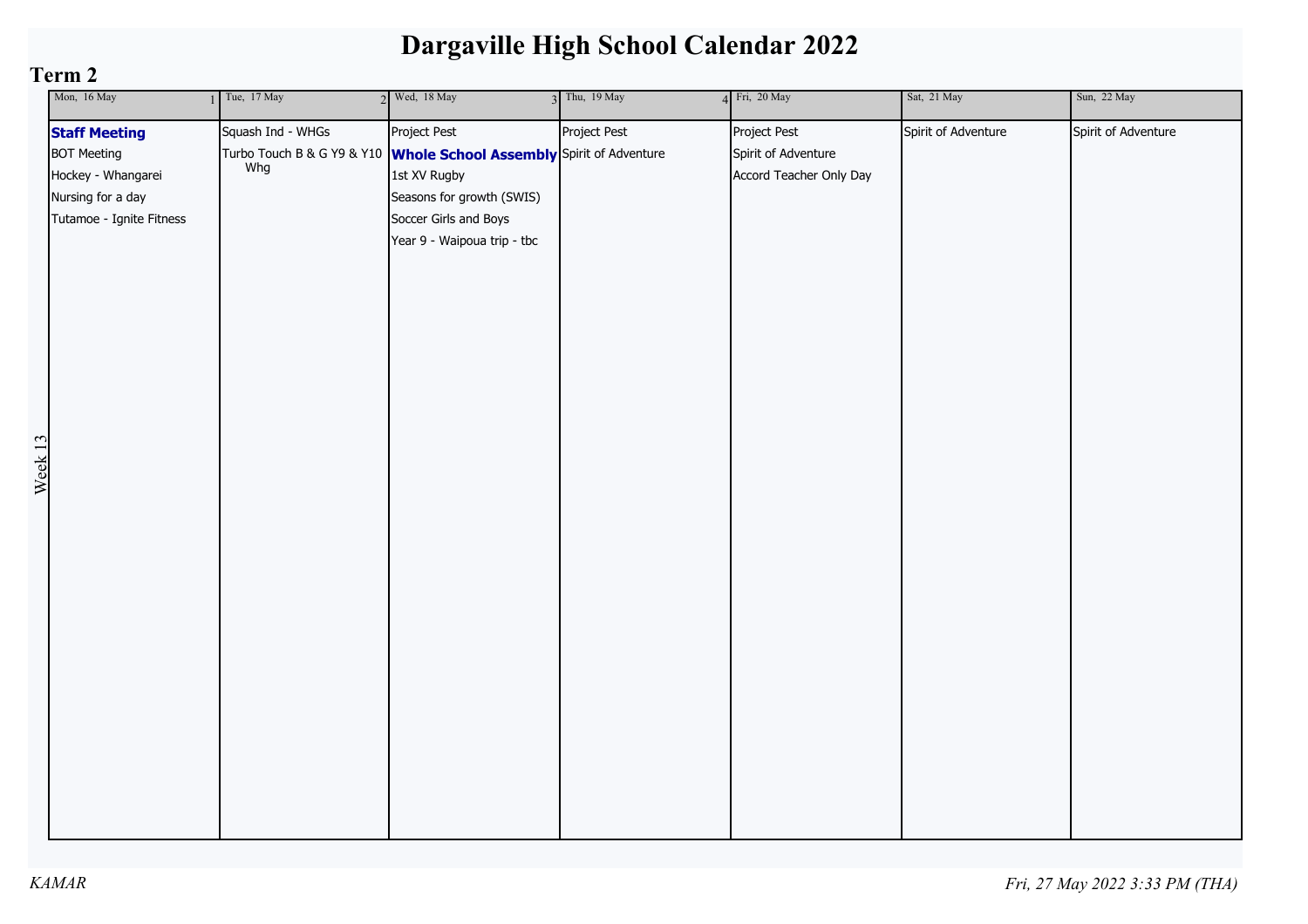| Mon, 23 May                 | Tue, 24 May           | $2$ Wed, $25$ May         | $3$ Thu, 26 May                 | 4 Fri, 27 May           | 5 Sat, 28 May | Sun, 29 May |
|-----------------------------|-----------------------|---------------------------|---------------------------------|-------------------------|---------------|-------------|
| <b>CDF Meeting</b>          | Attitude presentation | <b>Deans Assembly</b>     | Waikato & AUT open days         | Waikato & AUT open days |               |             |
| Golf                        | Mixed Turbo Touch     | 1st XV Rugby              | Senior Turbo Touch + Wheelchair |                         |               |             |
| Hockey - Whangarei          |                       | Deans Meeting @ 3.30pm    |                                 |                         |               |             |
| Prefect Visit - Ruawai 10am |                       | Peer Support              |                                 |                         |               |             |
|                             |                       | Seasons for growth (SWIS) |                                 |                         |               |             |
|                             |                       | Soccer Girls and Boys     |                                 |                         |               |             |
|                             |                       | Yr13 Peer Support         |                                 |                         |               |             |
|                             |                       |                           |                                 |                         |               |             |
|                             |                       |                           |                                 |                         |               |             |
|                             |                       |                           |                                 |                         |               |             |
|                             |                       |                           |                                 |                         |               |             |
|                             |                       |                           |                                 |                         |               |             |
|                             |                       |                           |                                 |                         |               |             |
|                             |                       |                           |                                 |                         |               |             |
| Week <sub>14</sub>          |                       |                           |                                 |                         |               |             |
|                             |                       |                           |                                 |                         |               |             |
|                             |                       |                           |                                 |                         |               |             |
|                             |                       |                           |                                 |                         |               |             |
|                             |                       |                           |                                 |                         |               |             |
|                             |                       |                           |                                 |                         |               |             |
|                             |                       |                           |                                 |                         |               |             |
|                             |                       |                           |                                 |                         |               |             |
|                             |                       |                           |                                 |                         |               |             |
|                             |                       |                           |                                 |                         |               |             |
|                             |                       |                           |                                 |                         |               |             |
|                             |                       |                           |                                 |                         |               |             |
|                             |                       |                           |                                 |                         |               |             |
|                             |                       |                           |                                 |                         |               |             |
|                             |                       |                           |                                 |                         |               |             |
|                             |                       |                           |                                 |                         |               |             |
|                             |                       |                           |                                 |                         |               |             |
|                             |                       |                           |                                 |                         |               |             |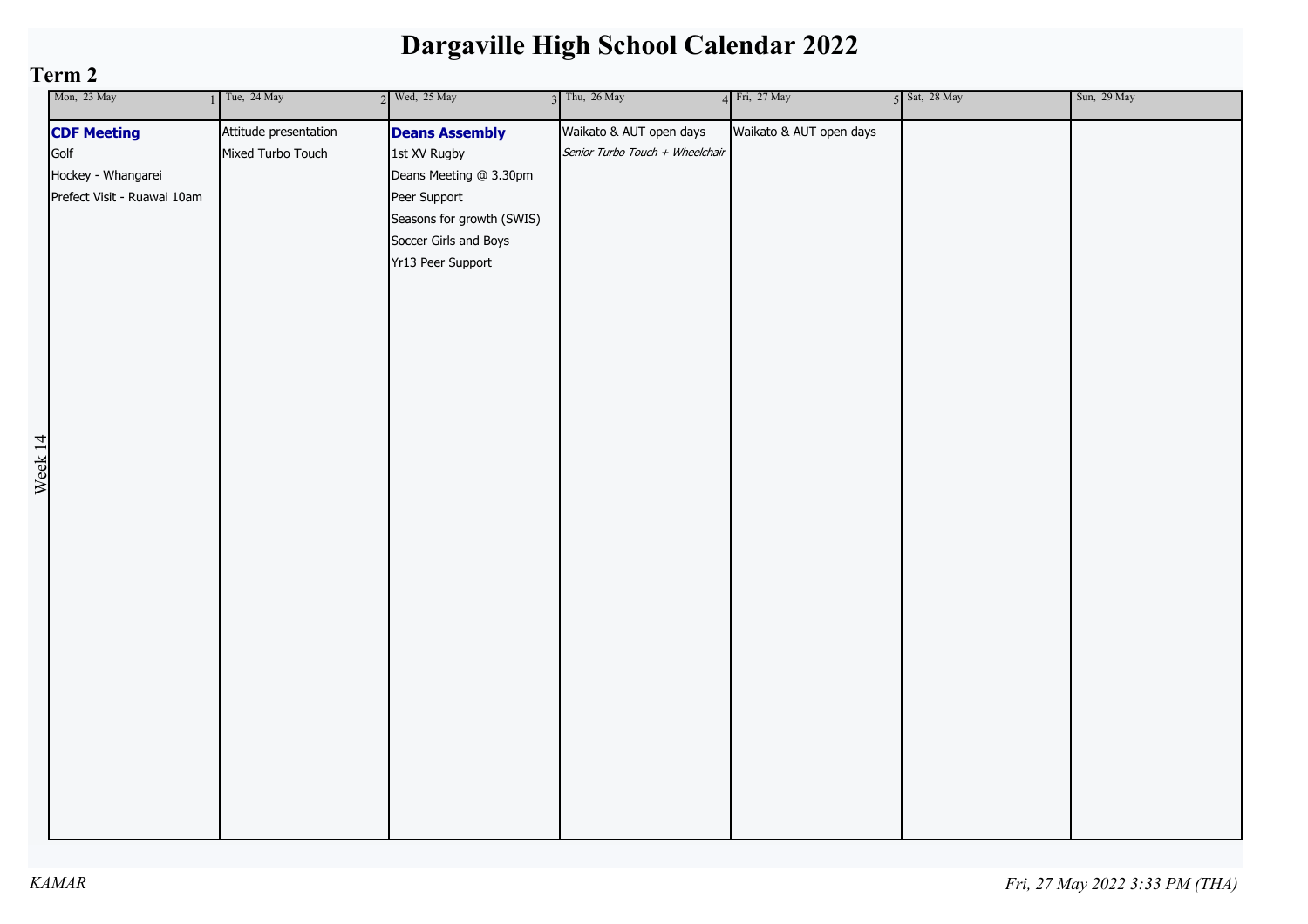|                    | Mon, 30 May               | $1$ Tue, 31 May         | $2$ Wed, 1 Jun                                     | $3$ Thu, $2$ Jun          | $4$ Fri, 3 Jun | $5$ Sat, $4$ Jun | Sun, 5 Jun |
|--------------------|---------------------------|-------------------------|----------------------------------------------------|---------------------------|----------------|------------------|------------|
|                    | Health and Safety         | Health and Safety       | School Photographer                                | School Photographer       |                |                  |            |
|                    | School Photographer       | School Photographer     | <b>Whole School Assembly</b> Rugby League Kiwi Tag |                           |                |                  |            |
|                    | <b>Staff Meeting</b>      | Cross-country (p3 & p4) | 1st XV Rugby                                       |                           |                |                  |            |
|                    | 10.45am X-country meeting |                         | Seasons for growth (SWIS)                          | Year 9 Vision and Hearing |                |                  |            |
|                    | Hockey - Whangarei        |                         | Soccer Girls and Boys                              | Catch Up                  |                |                  |            |
|                    | Ignite fitness - Tutamoe  |                         | Y9 Science Waipoua Trip                            |                           |                |                  |            |
|                    |                           |                         |                                                    |                           |                |                  |            |
|                    |                           |                         |                                                    |                           |                |                  |            |
|                    |                           |                         |                                                    |                           |                |                  |            |
|                    |                           |                         |                                                    |                           |                |                  |            |
|                    |                           |                         |                                                    |                           |                |                  |            |
|                    |                           |                         |                                                    |                           |                |                  |            |
|                    |                           |                         |                                                    |                           |                |                  |            |
|                    |                           |                         |                                                    |                           |                |                  |            |
|                    |                           |                         |                                                    |                           |                |                  |            |
|                    |                           |                         |                                                    |                           |                |                  |            |
| Week <sub>15</sub> |                           |                         |                                                    |                           |                |                  |            |
|                    |                           |                         |                                                    |                           |                |                  |            |
|                    |                           |                         |                                                    |                           |                |                  |            |
|                    |                           |                         |                                                    |                           |                |                  |            |
|                    |                           |                         |                                                    |                           |                |                  |            |
|                    |                           |                         |                                                    |                           |                |                  |            |
|                    |                           |                         |                                                    |                           |                |                  |            |
|                    |                           |                         |                                                    |                           |                |                  |            |
|                    |                           |                         |                                                    |                           |                |                  |            |
|                    |                           |                         |                                                    |                           |                |                  |            |
|                    |                           |                         |                                                    |                           |                |                  |            |
|                    |                           |                         |                                                    |                           |                |                  |            |
|                    |                           |                         |                                                    |                           |                |                  |            |
|                    |                           |                         |                                                    |                           |                |                  |            |
|                    |                           |                         |                                                    |                           |                |                  |            |
|                    |                           |                         |                                                    |                           |                |                  |            |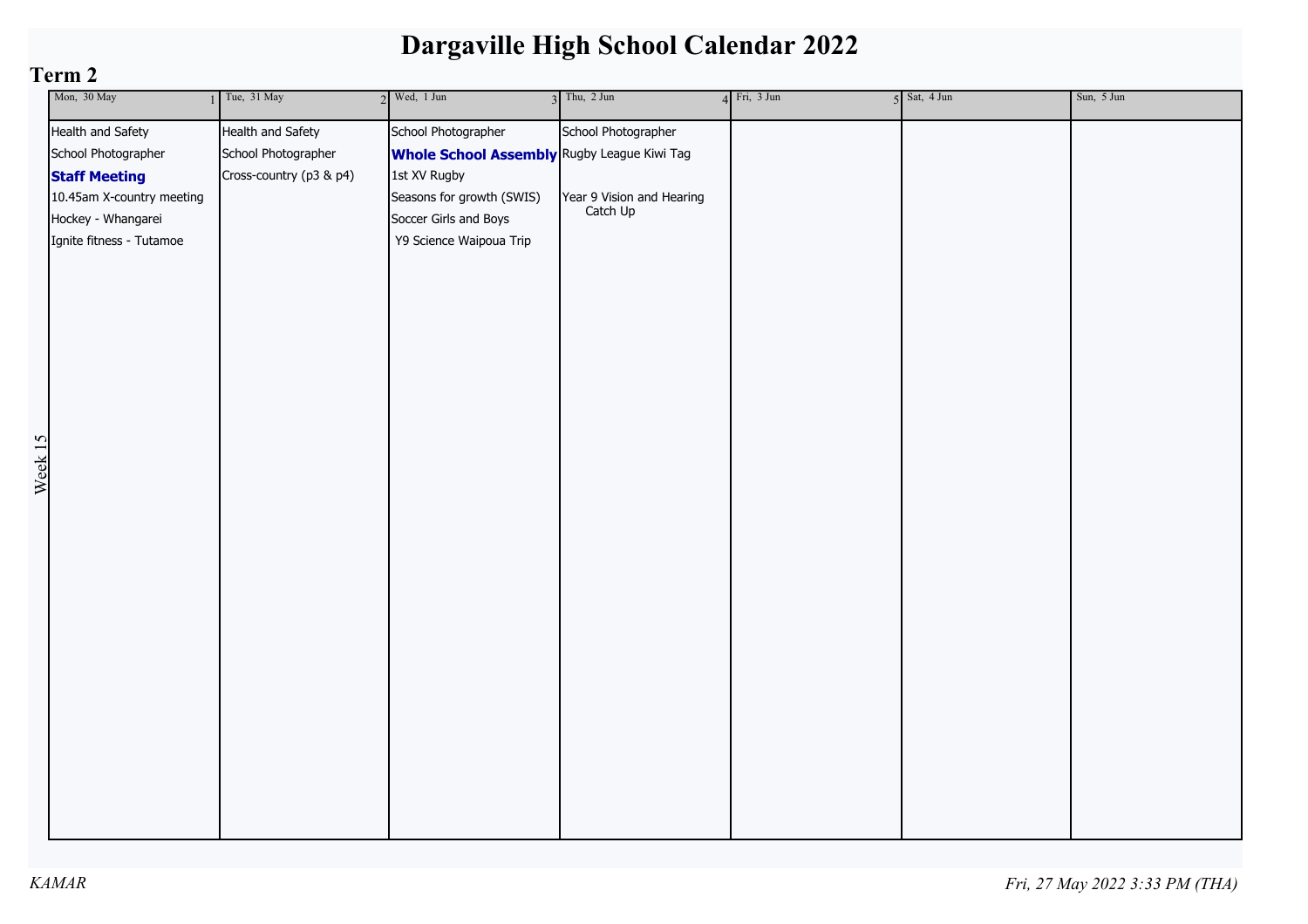|         | Term 2        |                     |                        |                       |                       |                 |             |  |  |
|---------|---------------|---------------------|------------------------|-----------------------|-----------------------|-----------------|-------------|--|--|
|         | Mon, 6 Jun    | $1$ Tue, 7 Jun      | $2$ Wed, 8 Jun         | $3$ Thu, $9$ Jun      | $4$ Fri, 10 Jun       | $5$ Sat, 11 Jun | Sun, 12 Jun |  |  |
|         | Queen's B'day |                     |                        |                       |                       |                 |             |  |  |
|         |               | Table Tennis Novice | IT training - UTB      | Academic Coaching Day | Academic Coaching Day |                 |             |  |  |
|         |               |                     | Nga Manu Korero        | IT training - UTB     | IT training - UTB     |                 |             |  |  |
|         |               |                     | <b>Deans Assembly</b>  | Nga Manu Korero       | Nga Manu Korero       |                 |             |  |  |
|         |               |                     | 1st XV Rugby           | Police Gun training   | Police Gun training   |                 |             |  |  |
|         |               |                     | Deans Meeting @ 3.30pm | 3x3 Basketball        |                       |                 |             |  |  |
|         |               |                     | Soccer Girls and Boys  |                       |                       |                 |             |  |  |
|         |               |                     | Yr13 Peer Support      |                       |                       |                 |             |  |  |
|         |               |                     |                        |                       |                       |                 |             |  |  |
|         |               |                     |                        |                       |                       |                 |             |  |  |
|         |               |                     |                        |                       |                       |                 |             |  |  |
|         |               |                     |                        |                       |                       |                 |             |  |  |
|         |               |                     |                        |                       |                       |                 |             |  |  |
|         |               |                     |                        |                       |                       |                 |             |  |  |
|         |               |                     |                        |                       |                       |                 |             |  |  |
|         |               |                     |                        |                       |                       |                 |             |  |  |
|         |               |                     |                        |                       |                       |                 |             |  |  |
| Week 16 |               |                     |                        |                       |                       |                 |             |  |  |
|         |               |                     |                        |                       |                       |                 |             |  |  |
|         |               |                     |                        |                       |                       |                 |             |  |  |
|         |               |                     |                        |                       |                       |                 |             |  |  |
|         |               |                     |                        |                       |                       |                 |             |  |  |
|         |               |                     |                        |                       |                       |                 |             |  |  |
|         |               |                     |                        |                       |                       |                 |             |  |  |
|         |               |                     |                        |                       |                       |                 |             |  |  |
|         |               |                     |                        |                       |                       |                 |             |  |  |
|         |               |                     |                        |                       |                       |                 |             |  |  |
|         |               |                     |                        |                       |                       |                 |             |  |  |
|         |               |                     |                        |                       |                       |                 |             |  |  |
|         |               |                     |                        |                       |                       |                 |             |  |  |
|         |               |                     |                        |                       |                       |                 |             |  |  |
|         |               |                     |                        |                       |                       |                 |             |  |  |
|         |               |                     |                        |                       |                       |                 |             |  |  |
|         |               |                     |                        |                       |                       |                 |             |  |  |
|         |               |                     |                        |                       |                       |                 |             |  |  |
|         |               |                     |                        |                       |                       |                 |             |  |  |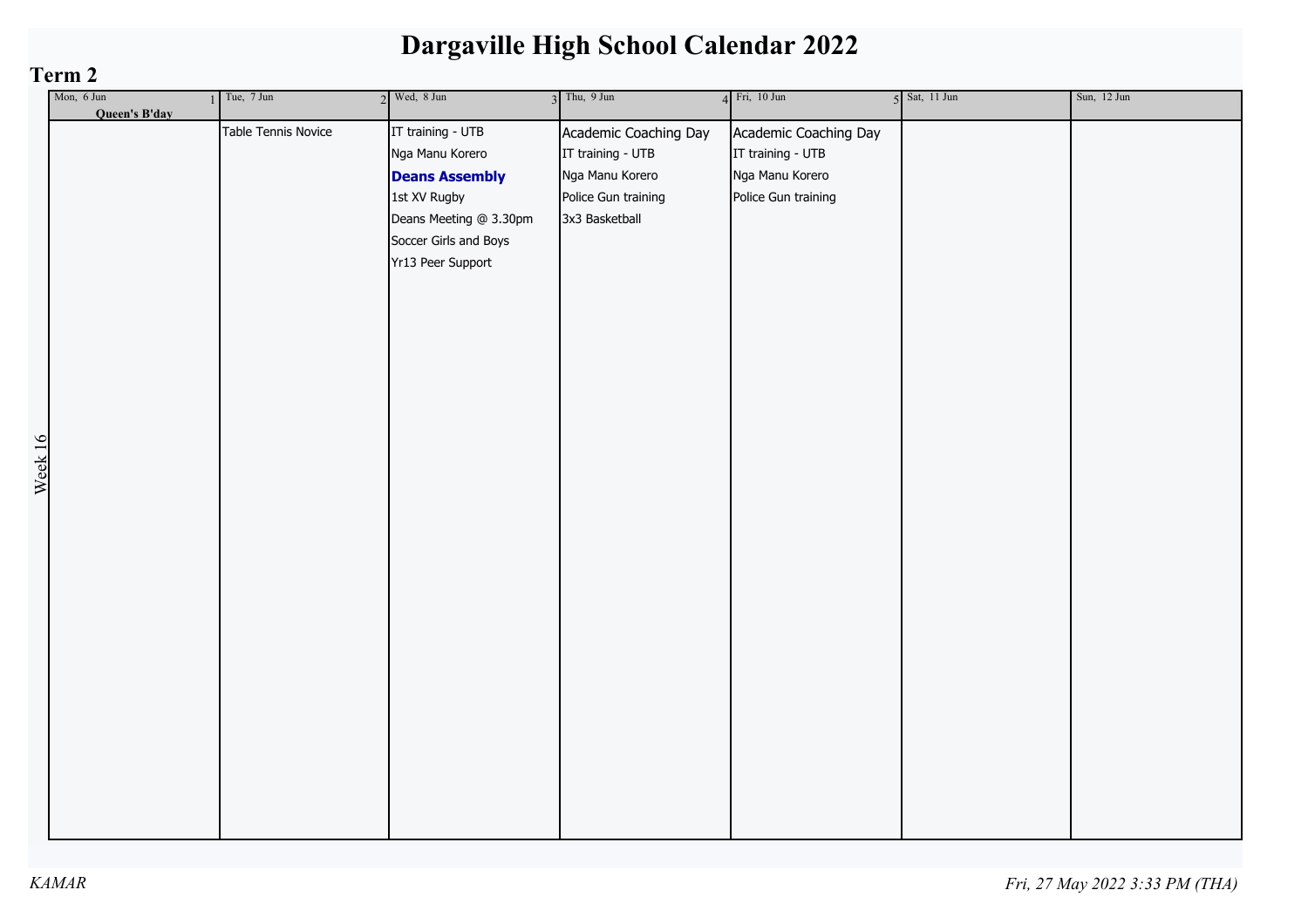| Mon, 13 Jun                                                      | $1$ Tue, 14 Jun                                                                                                           | $2$ Wed, 15 Jun                                                                                             | $3$ Thu, 16 Jun | $4$ Fri, 17 Jun                                    | $5$ Sat, 18 Jun | Sun, 19 Jun |
|------------------------------------------------------------------|---------------------------------------------------------------------------------------------------------------------------|-------------------------------------------------------------------------------------------------------------|-----------------|----------------------------------------------------|-----------------|-------------|
| <b>Staff Meeting</b><br>Hockey - Whangarei<br>Week <sub>17</sub> | Drivers Licence Learners<br>Course<br>Secondary Principals Meeting Secondary Principals Meeting<br>3x3 Basketball Seniors | Drivers Licence Learners<br>Course<br><b>Whole School Assembly</b><br>1st XV Rugby<br>Soccer Girls and Boys |                 | Mufti Day - Student Council<br>Police Gun Training |                 |             |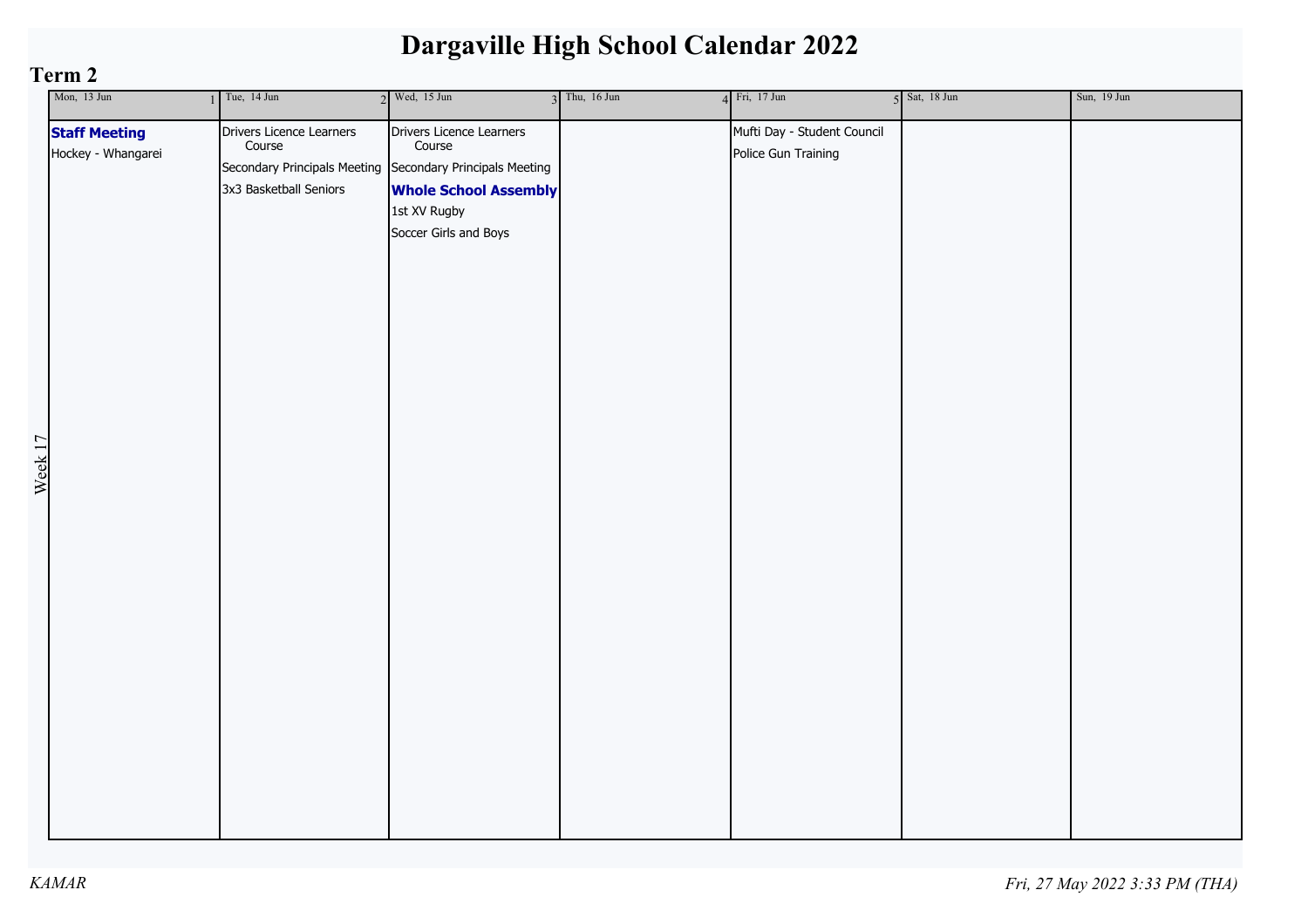| Mon, 20 Jun                                                                                                                 | Tue, 21 Jun                         | $2$ Wed, 22 Jun                                                                                                                                                          | $3$ Thu, 23 Jun | $4$ Fri, 24 Jun           | Sat, 25 Jun | Sun, 26 Jun |
|-----------------------------------------------------------------------------------------------------------------------------|-------------------------------------|--------------------------------------------------------------------------------------------------------------------------------------------------------------------------|-----------------|---------------------------|-------------|-------------|
| Hospitality trip to Auckland<br>CBD<br><b>CDF Meeting</b><br><b>BOT Meeting</b><br>Hockey - Whangarei<br>Week <sub>18</sub> | Hospitality trip to Auckland<br>CBD | <b>Deans Assembly</b><br>1st XV Rugby<br>Deans Meeting @ 3.30pm<br>Rugby League 9 & 10<br>Soccer Girls and Boys<br>Y10 Matariki Planting<br>Waipoua<br>Yr13 Peer Support |                 | Matariki - public holiday |             |             |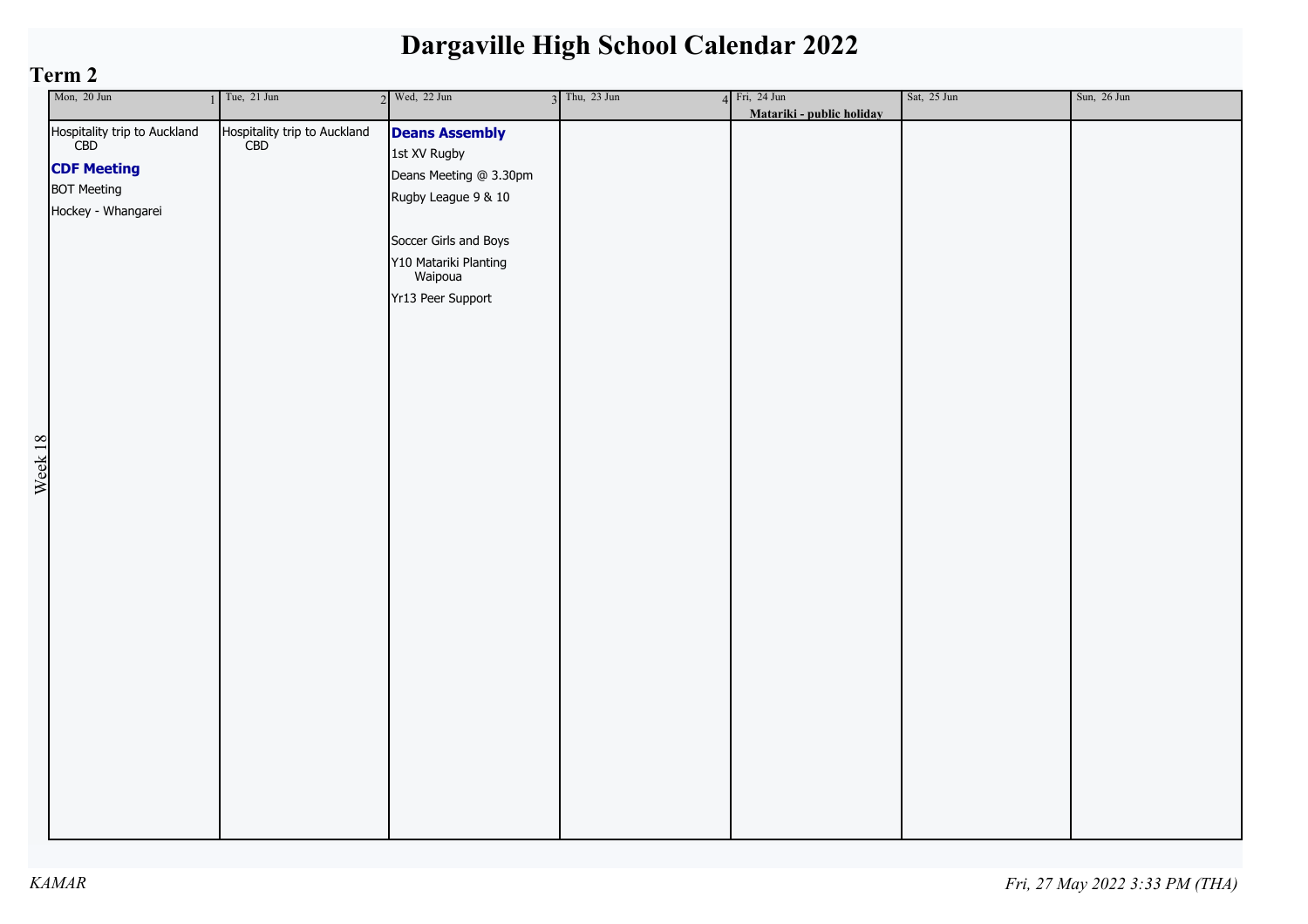| Mon, 27 Jun                                | $1$ Tue, 28 Jun                                  | $2$ Wed, 29 Jun                                                                                                                                                        | $3$ Thu, $30$ Jun | $4$ Fri, 1 Jul | $5$ Sat, 2 Jul | Sun, 3 Jul |
|--------------------------------------------|--------------------------------------------------|------------------------------------------------------------------------------------------------------------------------------------------------------------------------|-------------------|----------------|----------------|------------|
| <b>Staff Meeting</b><br>Hockey - Whangarei | Cross Country Northland<br>Guiding Coalition Hui | <b>Whole School Assembly</b> Squash Teams<br>1st XV Rugby<br>Police Academy Volunteer day<br>Soccer Girls and Boys<br>Specify Event Title<br>Y10 NRC planting Matakohe |                   | Motocross      | ShowQuest      |            |
|                                            |                                                  |                                                                                                                                                                        |                   |                |                |            |
| Week 19                                    |                                                  |                                                                                                                                                                        |                   |                |                |            |
|                                            |                                                  |                                                                                                                                                                        |                   |                |                |            |
|                                            |                                                  |                                                                                                                                                                        |                   |                |                |            |